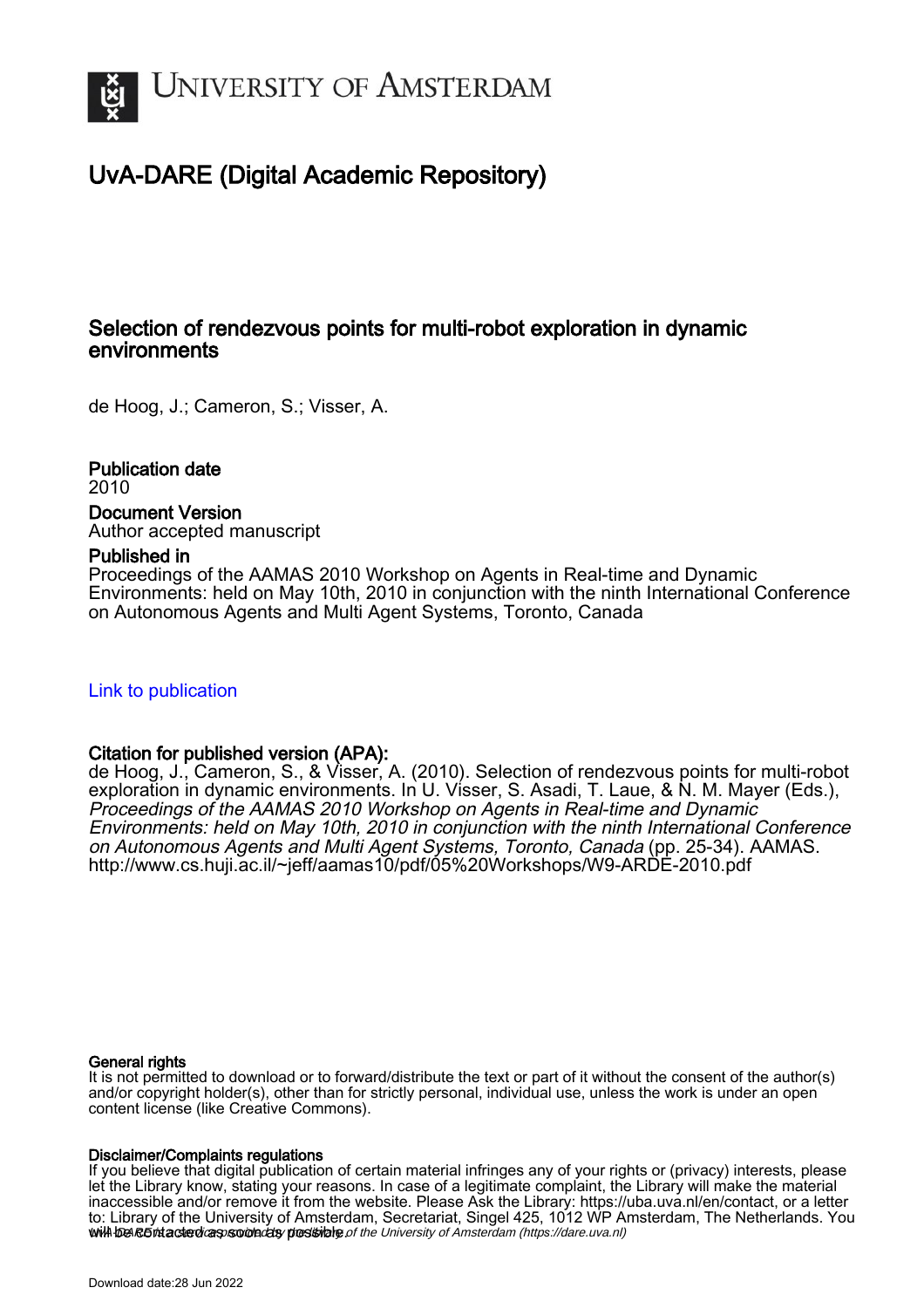# **Selection of Rendezvous Points for Multi-Robot Exploration in Dynamic Environments**

Julian de Hoog Computing Laboratory Oxford University Wolfson Building, Parks Road Oxford OX1 3QD, UK julian.dehoog @comlab.ox.ac.uk

Stephen Cameron Computing Laboratory Oxford University Wolfson Building, Parks Road Oxford OX1 3QD, UK stephen.cameron @comlab.ox.ac.uk

Arnoud Visser Intelligent Systems Laboratory Universiteit van Amsterdam Science Park 107 NL 1098 XG Amsterdam, **Netherlands** a.visser@uva.nl

# ABSTRACT

For many robotics applications (such as robotic search and rescue), information about the environment must be gathered by a team of robots and returned to a single, specific location. Coordination of robots and sharing of information is vital, and when environments have severe communication limitations, approaches must be robust to communication drop-out and failure. The difficulties are compounded in dynamic environments, where paths previously believed to be free can suddenly become blocked.

In this paper, we introduce a novel way of calculating rendezvous points for robots to meet and share information. Using role-based exploration, some robots continuously explore the environment while others ferry information back and forth to a central command centre. Optimal rendezvous point selection leads to more efficient exploration, and allows robots to replan when one of them has unexpected obstacles in its path.

# Categories and Subject Descriptors

I.2.9 [Artificial Intelligence]: Robotics—Autonomous vehicles; I.2.11 [Artificial Intelligence]: Distributed Artificial Intelligence —Intelligent agents, Multiagent systems; I.4.10 [Image Processing and Computer Vision]: Image Representation—Morphological

# General Terms

Algorithms, Experimentation, Performance

# Keywords

Robotics, exploration, multi-robot cooperation, limited communication, search and rescue robots, role-based exploration, rendezvous points, dynamic environments

## 1. INTRODUCTION

Advances in robotics and multi-agent systems mean that robots will be used for an ever wider range of applications in the near future. Such tasks include reconnaissance, surveillance, exploration of environments inaccessible to humans (e.g. underwater or in space), and missions in potentially dangerous environments (e.g. bomb disposal or search-andrescue).

In this paper we are particularly interested in the robotic search-and-rescue task, although our results are applicable



Figure 1: A partially explored environment: walls are black, unexplored space is blue, explored (free) space is white. Thinning on the free space allows for calculation of possible rendezvous points (green dots). By choosing the best rendezvous points, robots can meet to exchange information more efficiently, and can replan to meet at another rendezvous point if one of them encounters unexpected obstacles.

to various robotic tasks. Search-and-rescue robots are used to explore environments after disaster scenarios (such as earthquakes) that are otherwise not accessible due to risks of secondary disaster, environmental hazards, or a lack of spatial access for humans or dogs. The hope is that robots will be able to efficiently explore and map disaster environments and find locations and statuses of human victims, so that human responders know where to focus their rescue efforts.

Currently, search-and-rescue robots are typically at least 40 - 60cm wide, long, and high, and are usually controlled directly by a human operator. Promising approaches include track-based robots, snake robots, and flying robots. As technologies improve and miniaturise, we believe that future robotic search-and-rescue efforts will involve teams of small rolling, crawling, or flying robots that autonomously explore environments of interest together. Such teams will require robust strategies for typical multi-robot team problems: team coordination, sharing of information, and limited communication.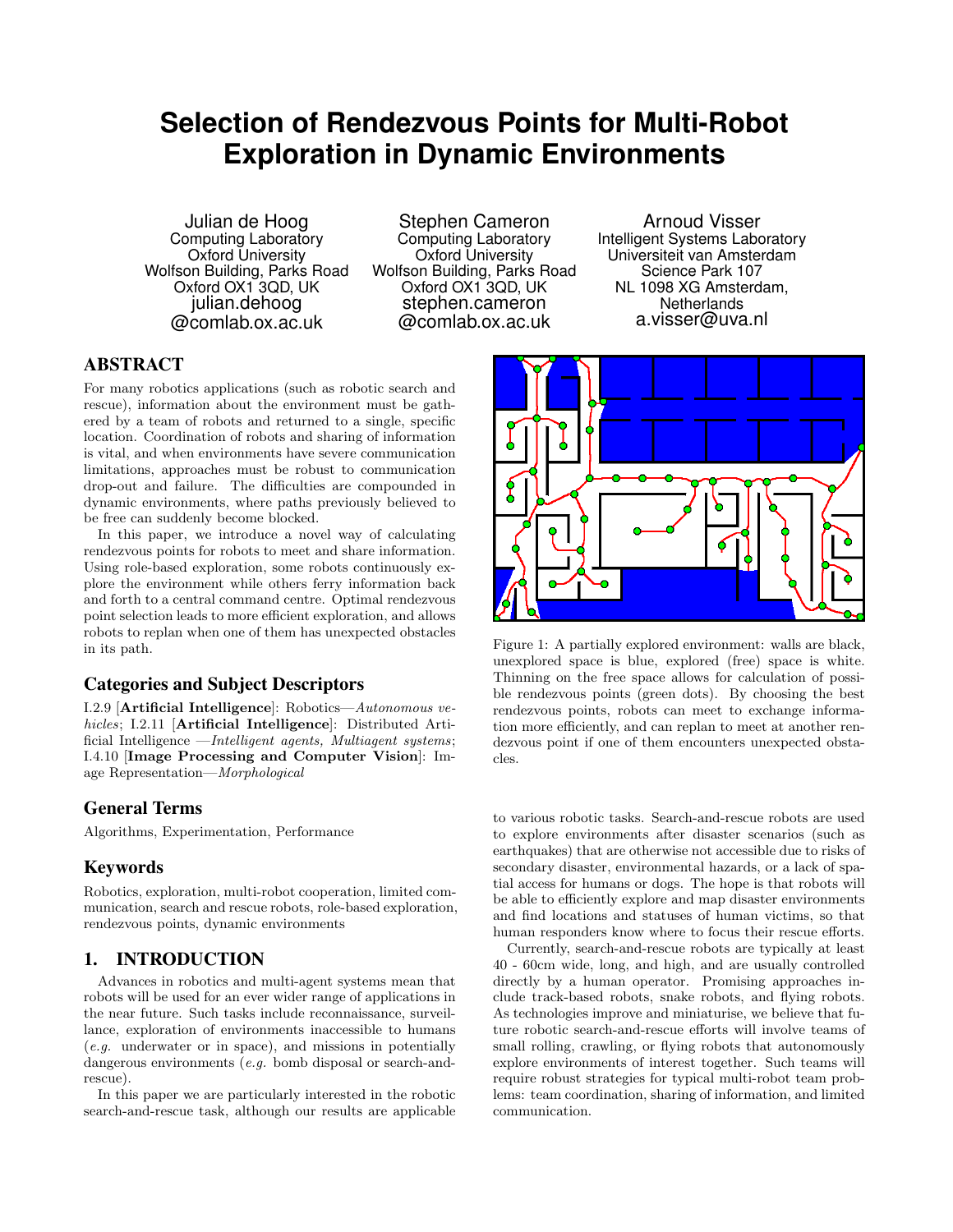In search-and-rescue environments, the limited communication problem is particularly relevant as disaster environments are likely to be full of obstacles and interference. Moreover, the additional problem of dynamic environments must be considered: unstable and burning rubble, for example, may well shift or change as the exploration effort unfolds.

In this paper we hope to make first steps in the direction of solving the following problem: how can a team of agents, subject to limited communication, be coordinated to (i) explore an unknown and possibly dynamic environment as quickly as possible while (ii) relaying known information back to a central command centre as quickly as possible?

Central to our approach is the use of role-based exploration, and the determination of optimal rendezvous points. In role-based exploration, team members assume one of two roles: exploring the far reaches of the environment, or relaying known information from explorers back to the command centre. To coordinate efficient meetings between explorers and relays (for information exchange), calculation of optimal rendezvous (i.e., meeting) points is crucial, and can significantly speed up the exploration effort.

While our experiments are an abstraction from the realworld problem of robotic search-and-rescue, we hope that our ideas and conclusions will be applicable to future robot rescue teams, possibly as an extension of existing multirobot exploration algorithms. The results are also applicable to other problems where information by a team of communicating robots must be consolidated at a single location, such as for example in underwater or planetary exploration.

This paper is structured as follows: In Section 2 we discuss related work. Section 3 describes in detail our approach, including how we determine rendezvous points. Our simulation framework and communication model are described in Section 4, while our experimental results are outlined in Section 5. Finally we discuss the ramifications of our work in Section 6, and conclude in Section 7.

## 2. RELATED WORK

#### Multi-robot Exploration

Multi-robot exploration has received considerable attention in recent years but only a small number of approaches have taken limited communication into account.

In early approaches, a line-of-sight constraint was used to keep robots within communication range [3, 12]. This has been extended to robots reactively choosing a direction that will most likely keep them within sight of the rest of the team [17].

Several authors propose multi-robot exploration strategies based on market principles, in which robots place bids on subtasks of the exploration effort [22, 8, 28, 21]. These bids are typically based on values such as expected information gain and travel cost to a particular location in the environment, and may be assigned in a distributed fashion among team members, or by a central agent. When strength of communication is factored into the bids, robots avoid areas outside of communication range.

Another common strategy for robotic exploration is to use frontiers [27], which can easily be extended for use by multiple robots [5, 10, 18, 24]. Similar to bids described above, utilities of individual frontiers may include a factor related to likelihood of communication success, so robots are

less likely to explore areas that take them out of the team communication range.

Further approaches include the use of 'energy fundamentals' to maintain network connectivity [20], results from graph theory to keep individual robots in 'comfort zones' [23] and the application of synthetic 'spring forces' to keep robots close to one another [16].

While several of these approaches have proven successful in maintaining team connectivity during the exploration effort, they are usually limited by the constraint of having to keep team members within communication range. Even if members of a team are dispersed to the maximum extent that their communication ranges allow, in large and complex environments unexplored areas will remain.

A solution to this problem is to allow robots to autonomously explore beyond communication range limits. This can be implemented in terms of 'robot pack' or clustering behaviour, in which groups of robots stay close together as they explore the environment [18, 21, 10].

However, little work has been done towards the typical search-and-rescue problem of gathering information in a severely communication-limited environment at a single location as efficiently as possible.

#### Rendezvous points

In several robotic exploration approaches, shared knowledge communicated at meetings between multiple robots is used for multi-robot localisation, although such meetings are not explicitly planned [9, 13]. The term rendezvous itself was introduced by Roy and Dudek in 2001 [19]. In their approach, robots wander through the environment and choose suitable landmarks for rendezvous, returning to the most suitable at a pre-arranged time.

Several authors have worked on the problem of efficiently gathering multiple agents with limited visibility at a single meeting point [2, 15], but in these approaches, exploration of the environment is not a goal. The rendezvous problem has also been phrased in terms of two agents entering a known environment at separate locations and having to find one another in minimal time [1]. We do not cover this problem here, however, since we are interested in applications where agents know one another's locations at the start of the exploration effort, but the environment is unknown.

Robot rendezvous is most relevant to exploration approaches in which individual robots (or groups of robots) are out of one another's communication range for extended periods of time. Since little work has been done in this direction, rendezvous selection and use remains a young field of study.

# 3. OUR APPROACH

#### 3.1 Role-based Exploration

While most frontier-based exploration approaches lead to quick and efficient exploration, they do not take into account the need to relay new information back to a central command centre in communication-limited environments. To take advantage of frontier exploration's strengths while still maintaining as well connected a robot team as possible, we propose role-based exploration. We present a brief overview here; interested readers are referred to [7] for a more thorough description.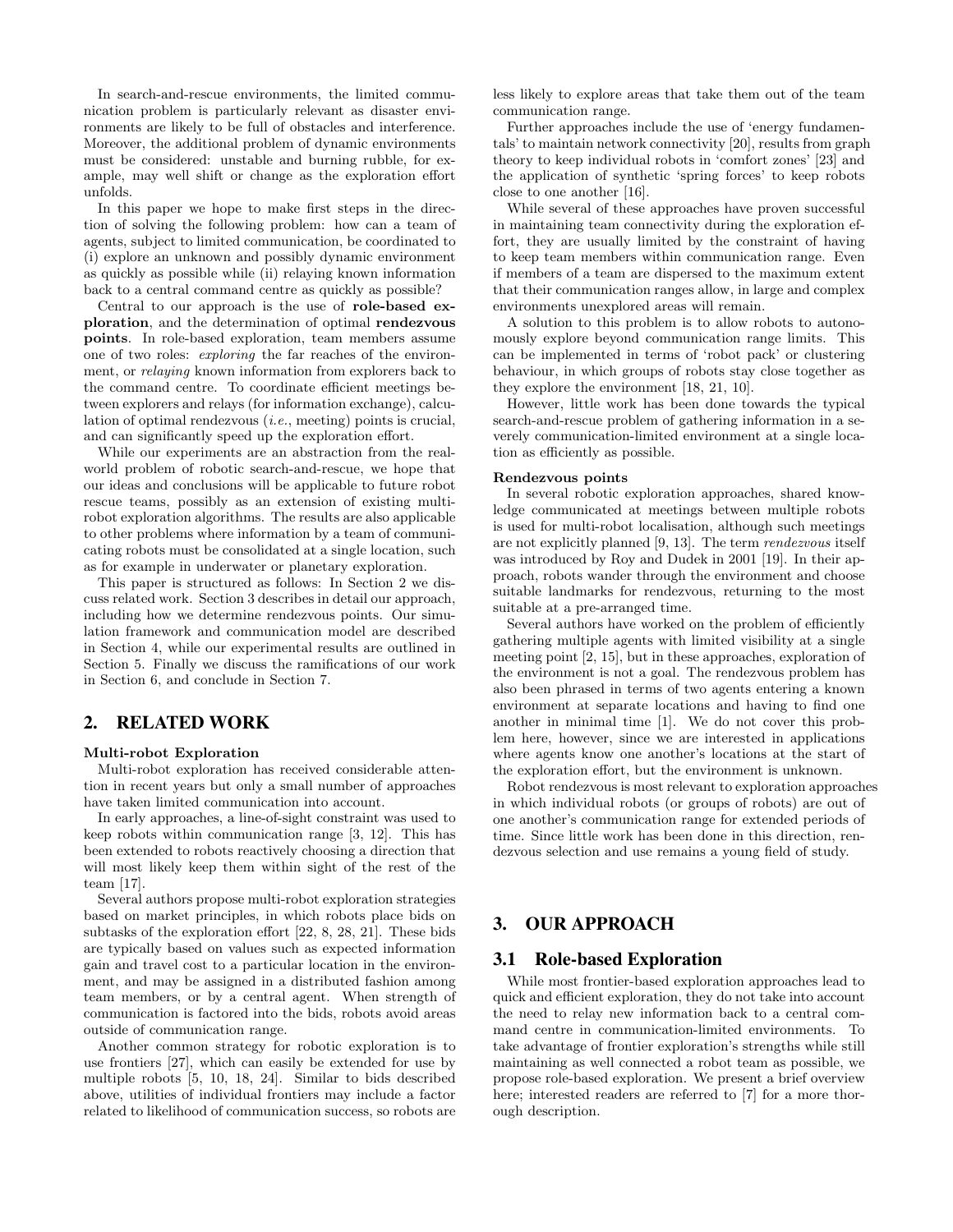

Figure 2: State transition diagrams

In role-based exploration each member of the team is assigned one of two roles:

- 1. Explorer. Explorers are meant to explore the farthest reaches of the environment. To communicate their findings, they return periodically to previously agreed rendezvous points where they pass their knowledge to a relay.
- 2. Relay. Relays ferry information back and forth between explorers and the command centre. This is achieved by meeting the explorer periodically at aforementioned rendezvous points, exchanging all relevant knowledge, and then returning to the command centre. If a relay discovers information about the environment while relaying, this is added to the team knowledge, but exploration is only a by-product of the relay's movement.

### 3.2 Team Hierarchy and State Transitions

The team hierarchy is determined in advance. There may be multiple relays between the command centre and an explorer, and a relay may serve more than one explorer (see Figure 3). We are interested in dynamic team hierarchies as well, but leave this as future work for now.

State transition diagrams for Explorers and Relays are presented in Figure 2. Explorers' GiveParentInfo state (which coincides with Relays' GetInfoFromChild state) is particularly relevant to this paper: it is in this state that an Explorer plans next exploration steps, recalculates possible rendezvous points, and tells his parent relay where to rendezvous next.

Note that an Explorer and Relay do not need to reach rendezvous to transition to the next state. If there is a chance meeting between the two earlier than expected, it is advantageous to replan at that moment, rather than wait until both reach rendezvous.

#### 3.3 Teammate Modeling

When two teammates, an Explorer and a Relay, meet, they exchange all relevant knowledge of the environment. After exchange, each robot will have the same map, and know exactly what its teammate knows at that point in time. Since relays' movement is highly predictable and both robots use the same path planner, the Explorer can calculate exactly how long the Relay will need to return to the Command Centre (or its parent relay), turn around, and make its way



Figure 3: A possible hierarchy for role-based exploration. Explorers are blue, relays are red. The command centre (top) is the root of the hierarchy tree.

back to the next jointly agreed rendezvous point. Thus the Explorer knows exactly how much time it has to continue exploring before having to turn around and rendezvous once again, and subsequent meetings can be timed in such a manner that neither Relay nor Explorer waste time waiting for the other to return to the rendezvous point – both should reach the rendezvous point at almost the same time.

Moreover, if the Explorer stores the map exchanged at rendezvous separately from its own evolving map, then it can at any point predict the Relay's likely position, even when not in communication range (since the Relay's map is unlikely to change much). Explorer and Relay can also agree on fallback rendezvous points, in case the preferred rendezvous point can unexpectedly not be reached. This has significant implications for rendezvous in dynamic environments, discussed in more detail in section 3.6.

#### 3.4 Frontier Assignment

Assuming that the team hierarchy has been determined and each robot assigned a role, how does exploration actually take place? For this, we apply simple frontier exploration [27], which is among the most popular and promising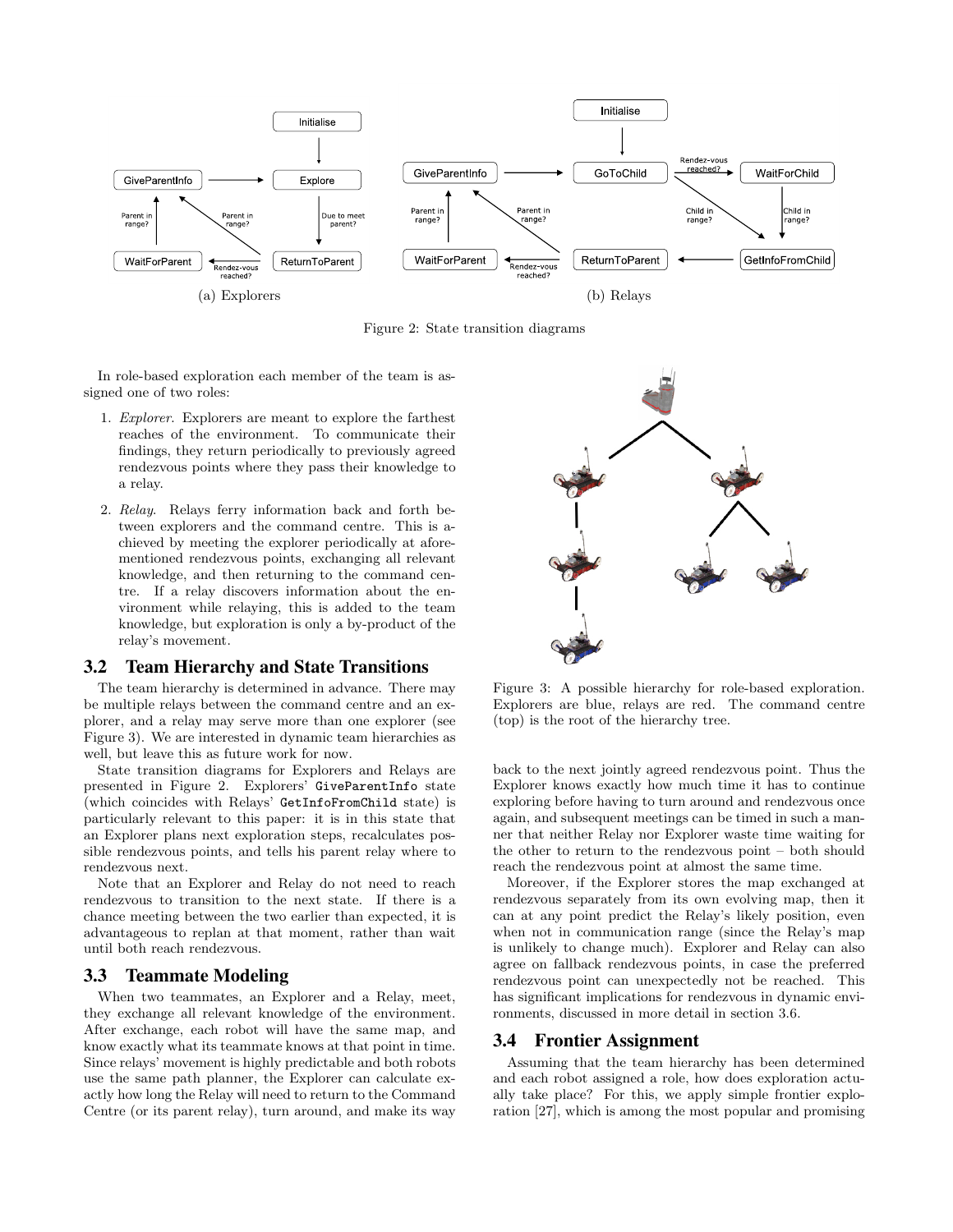approaches today. Frontier exploration is heavily influenced by how utilities are calculated for individual frontiers. For every frontier f we calculate a utility  $U(f)$  as follows:

$$
U(f) = A(f)/C^n(f)
$$

where  $A(f)$  is the area of frontier f,  $C(f)$  is the path cost from the robot to that frontier, and exponent  $n$  determines the exploration behaviour. High values of  $n$  lead to exploration of nearby frontiers (such as rooms) whereas low values mean that robots are more likely to pursue larger frontiers (such as hallways) [25]. For experiments reported later in this paper we use  $n = 2$ .

An additional consideration is that it is undesirable to send two robots into the same frontier. Elsewhere segmentation and the Hungarian method have been proposed [26], but we use a simple agent-frontier assignment algorithm detailed in [25]; in short, every robot determines frontier utilities for itself and its nearby teammates, and iteratively calculates a robot to frontier assignment that maximises joint utility. While this method is not necessarily optimal, it is fast, and in our experience entirely sufficient for distributed exploration.

## 3.5 Selection of Rendezvous Points

It turns out that this rendezvous point selection is an important factor in the exploration effort, and good rendezvous point selection both drives the exploration effort deep into the environment while minimising time required to communicate information up the communication chain. In our previous work, the Explorer stored its own current location at the moment that it turned to meet a Relay for use as the following rendezvous point. This did lead to deeper and deeper exploration of the environment, as with each rendezvous the Relay had to come deeper and deeper into the environment to meet the Explorer. However, in certain circumstances, rendezvous points chosen in this manner were less than favourable and led to inefficiencies (for example, when an Explorer chose a rendezvous point in an already fully explored part of the environment and had to backtrack unnecessarily to meet the Relay).

Here we propose a novel approach: subsequent rendezvous is calculated by the Explorer while it is in communication range of the Relay, and uses thinning on the free space in the map. Thinning is a technique from digital image processing that is meant to reduce a shape to its skeleton by making the shape as thin as possible while keeping it connected and centred. There are many parallels between thinning, skeletonisation, and Voronoi diagrams. A wide range of thinning techniques have been proposed since the 1960's, having various advantages or disadvantages (for a review, see [14]).

In our approach we use Hilditch's algorithm  $[11]$ <sup>1</sup>, since it is fast, returns a connected skeleton, and is easy to implement. A typical skeleton calculated using Hilditch's algorithm is presented in Figure 1.

Hilditch's algorithm requires the calculation of a neighbour traversal function  $T(p_1)$ , described in Figure 4. This function can also be used to find junction points in the skeleton: any point  $p_1$  that is a junction in the skeleton will have  $T(p_1) \geq 3$ . A skeleton may contain long stretches without

| $p_9$   |         | 23 |
|---------|---------|----|
| $p_{8}$ |         | Ό4 |
|         | $\,p_6$ | D5 |

Figure 4: Traversal function  $T(p_1)$  is the number of 0,1 patterns in the sequence  $p_2, p_3, p_4, p_5, p_6, p_7, p_8, p_9, p_2$ 

junction points, for example along a hallway – to fill out the resulting graph, we iterate over all points in the skeleton and add those that are a minimum distance from all existing rendezvous points (filling). On the other hand, complex parts of the environment may contain a large number of junction points in a small area – to simplify calculations we choose only one point per given density (pruning). This gives a nice set of possible rendezvous points, distributed fairly evenly over the known environment and including all junctions. The full algorithm for rendezvous point calculation is presented in Algorithm 1.

```
List skeletonPoints = \text{hilditchThinning}(\text{map});List rendezvousPoints = new List;
foreach sp \in skeletonPoints do
   if neighborTraversal(sp) > 3 then
      rendezvousPoints.add(sp);
   end
end
foreach sp \in skeletonPoints do
   boolean addToList = true;foreach rp \in \mathit{rendezvousPoints} do
      if sp.distance To(rp) < threshold T_1 then
          addToList = false;break;
      end
   end
   if addToList then
      rendezvousPoints.add(sp);
   end
end
foreach rp1 \in \mathit{rendezvousPoints} do
   foreach rp2 \in \text{rendezvousPoints}, rp2 \neq rp1 do
      if rp1.distanceTo(rp2) < threshold T_2 then
          rendezvousPoints.remove(rp1);
      end
   end
end
Return rendezvousPoints;
```
Algorithm 1: Calculation of rendezvous points.

Now that we have a list of potential rendezvous points, which is the best one? We examined a number of different utilities and combinations thereof: estimated communication range at the rendezvous point, proximity to nearest frontiers, and path cost. Since we want the Relay to follow the Explorer, however, it turned out that the most important consideration is the Explorer's next choice of frontier. In other words, placing the next rendezvous deep into the next frontier that the Explorer plans to enter, while ensuring that the rendezvous point has a strong communication range, gave the best results. (A large communication range is a desirable characteristic for a rendezvous point since as two robots approach it, they will be able to detect and com-

<sup>&</sup>lt;sup>1</sup>For a useful tutorial on how to implement Hilditch's algorithm, see http://cgm.cs.mcgill.ca/~godfried/ see http://cgm.cs.mcgill.ca/~godfried/ teaching/projects97/azar/skeleton.html.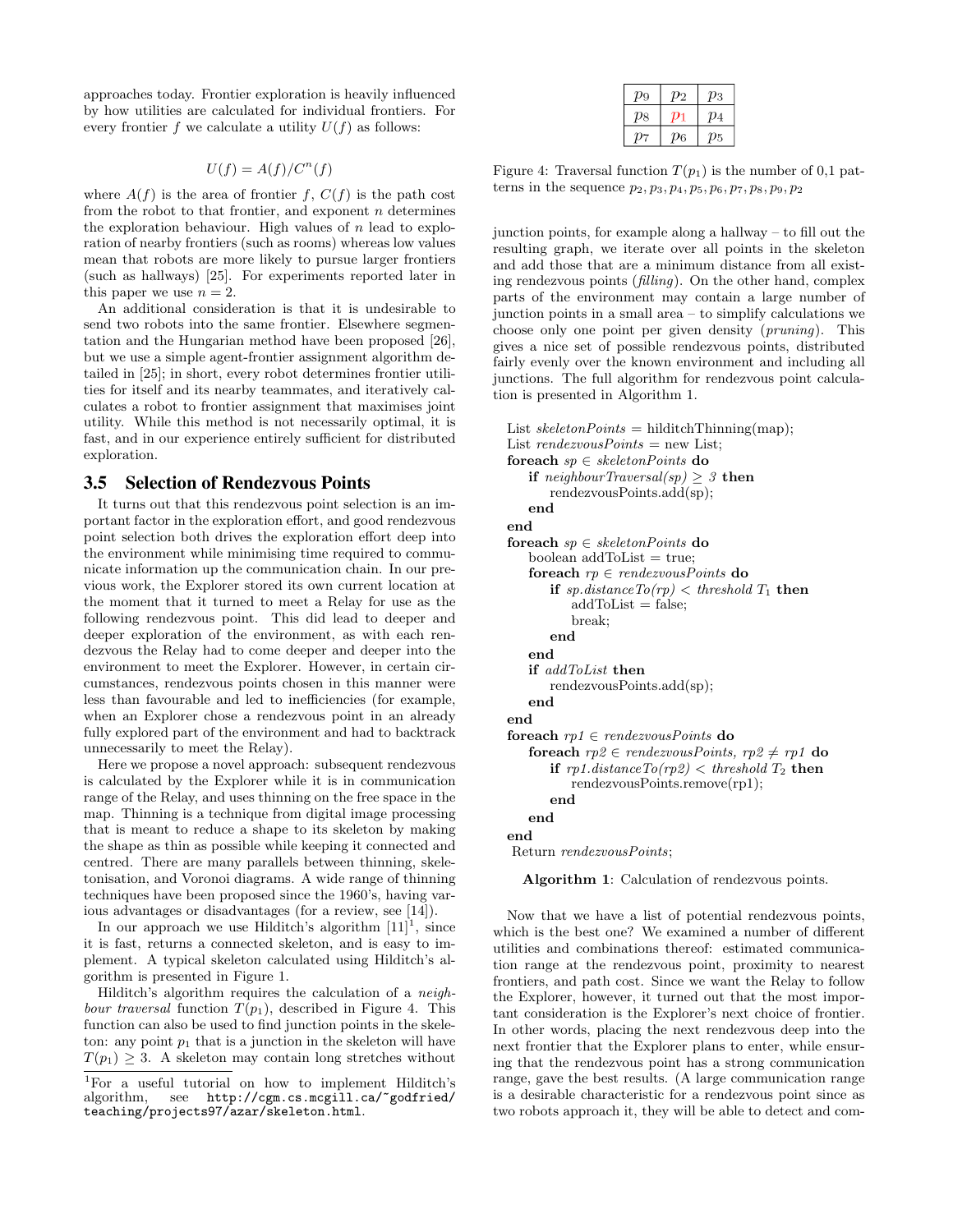municate with one another earlier. Communication range at a particular point can be easily estimated using the communication model described in section 4.2).

More specifically, in our implementation we choose a rendezvous point by considering only a small number of points near the Explorer's next frontier of choice and choosing the one having highest neighbourTraversal value (since this is the most important junction). If multiple points have equal neighbourTraversal values, we choose the one with the best estimated communication range. The full process is outlined in Algorithm 2.

```
List readexousPoints = \text{rvCalculation (Algorithm 1)};
List chosenPoints = new List;
Point frontierCentre =
agent.chosenFrontier.getCentre();
int highestDegree = 0;
foreach rp \in \mathit{rendezvousPoints} do
   if rp.pathCost(fromtierCentre) < threshold T_3 then
      if rp.degee > highestDegree then
          \text{chosenPoints} = \text{new List};chosenPoints.add(rp);
          highestDegree = rp.degree;end
      else if rp.degree = highestDegree then
          chosenPoints.add(rp);
      end
   end
end
double bestRange = 0;Point bestPoint = new Point;
foreach cp \in chosenPoints do
   if CommModel.rangeEstimate(agent.occupancyGrid,
   cp) > bestRange then
      bestRange = Comm-Model.rangeEstimate(agent.occupancyGrid,
      cp);
      bestPoint = cp;end
end
Return bestPoint;
```
Algorithm 2: Choosing the best rendezvous point.

## 3.6 Replanning in Real-time and Dynamic Environments

#### Real-time

On a modern computer, selection of a rendezvous point typically takes a few hundred milliseconds (see Table 1). Hilditch thinning, generation of a list of rendezvous points, and selection of the final point take longer as the effort progresses, as there is more free space, a larger skeleton, and longer paths to compute. Choosing a frontier takes less time as the effort progresses since the number of open frontiers decreases.

Exact computation times are highly dependent on the specific approach, and numerous optimisations are possible (for example, considering only a subset of all frontiers when choosing a frontier). Nevertheless, while real searchand-rescue scenarios are likely to involve larger occupancy grids and environments extending across multiple levels, we believe that as robots are equipped with better and better

| Early in the exploration effort $(20\% \text{ of env. explored})$ |                   |  |
|-------------------------------------------------------------------|-------------------|--|
| Hilditch thinning                                                 | 168ms             |  |
| Generation of rendezyous Points list                              | 15 <sub>ms</sub>  |  |
| Choosing a frontier                                               | 255ms             |  |
| Deciding on the exact rendezvous point                            | 128ms             |  |
| Total                                                             | 566ms             |  |
|                                                                   |                   |  |
| Late in the exploration effort $(80\% \text{ of env. explored})$  |                   |  |
| Hilditch thinning                                                 | 380 <sub>ms</sub> |  |
| Generation of rendezvousPoints list                               | 30 <sub>ms</sub>  |  |
| Choosing a frontier                                               | 98ms              |  |
| Deciding on the exact rendezvous point                            | 253ms             |  |
| Total                                                             | 761ms             |  |

Table 1: Typical computation times for elements of the rendezvous point selection process in an 800 x 600 occupancy grid involving four robots (two explorers, two relays), using a 2.4GHz, 2GB machine

processors, this method would scale well and be possible to compute in real-time.

#### Dynamic Environments

At this point we have an efficient method for calculation of rendezvous points, and each robot has a fairly accurate picture of where its parent relay is likely to be. What happens in dynamic environments? Among the possible problems that arise in dynamic environments, we consider two cases:

- 1. A parent finds that the path to rendezvous with its child becomes blocked
- 2. A child finds that the path to rendezvous with its parent becomes blocked

We will look at the case where the parent is a Relay and the child is an Explorer (although interaction between two relays connected in the team hierarchy would be the same).

#### Case 1: Relay cannot reach rendezvous

In the first case, the Relay finds that it cannot reach rendezvous. It recomputes to find the next best rendezvous point (within a maximum distance threshold), reaches this point, and waits, hoping that the Explorer will find it.

The Explorer reaches the originally agreed rendezvous point, and waits. If after a specific amount of time the parent Relay has not arrived, the Explorer must assume that it could not reach rendezvous, and must replan. The Explorer will have stored the map known to its parent Relay at the previous rendezvous between the two. Since a Relay ferries back and forth between rendezvous and the command centre, its map will not have changed significantly. Thus the Explorer can predict which new rendezvous point the Relay is likely to choose (or if a fallback rendezvous point has been agreed on, it can choose this as a target).

Now, the Explorer must reach this new rendezvous point. If it is reachable by path planning on the Explorer's map, the problem is solved and the Explorer goes to the new rendezvous. If, however, there is currently no path to the new rendezvous, the Explorer continues with frontier exploration, but significantly favouring frontiers that are closer to the new rendezvous point. This can be integrated into the frontier utility equation in terms of a proximity factor.

This does not guarantee that Relay and Explorer will meet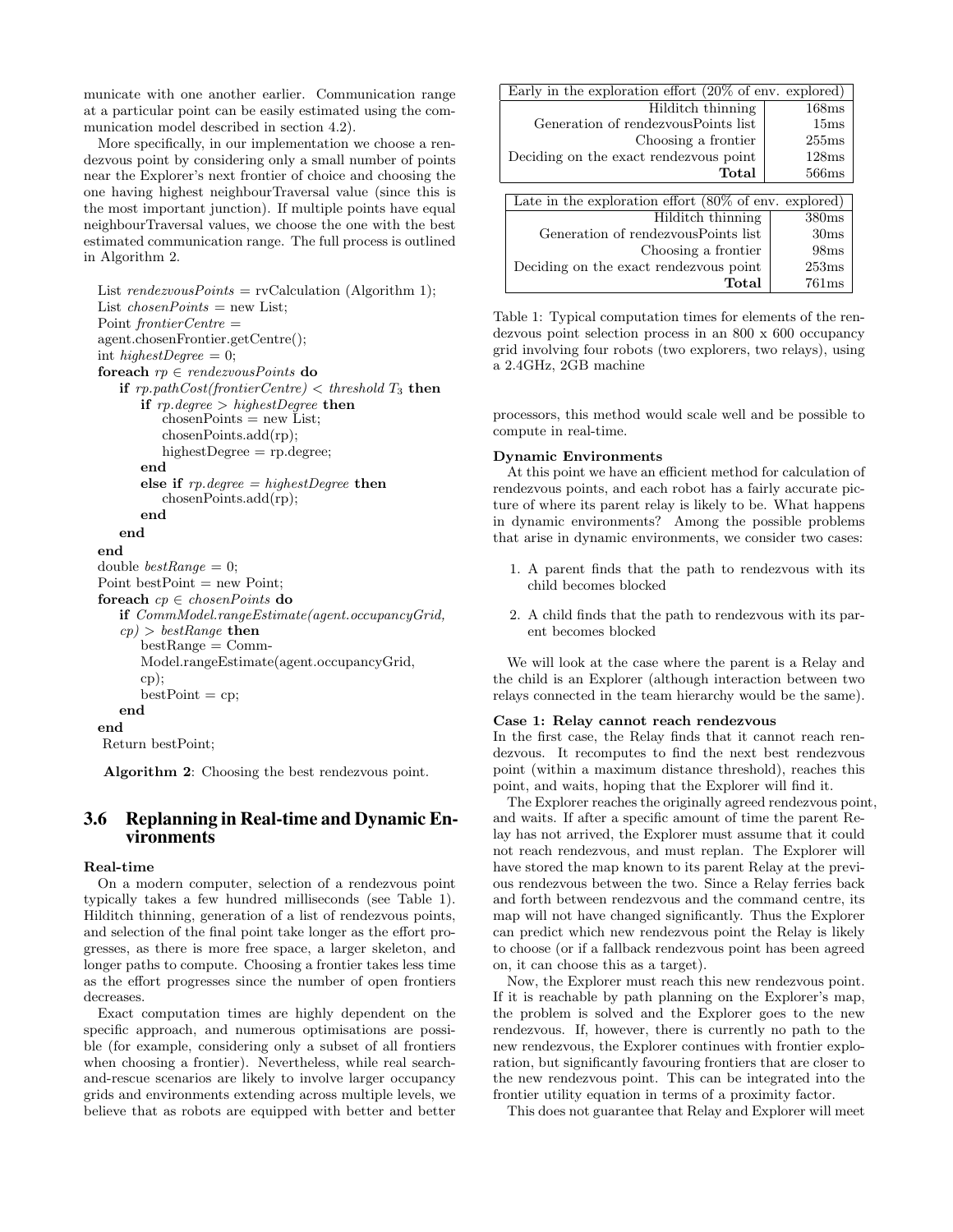again (indeed, in some cases a robot may become entirely trapped), but it does allow them to make a second attempt.

An alternative solution is for both Relay and Explorer to find their way to the next highest point in the communication chain (the Relay's parent relay) – we hope to examine this scenario in future work.

#### Case 2: Explorer cannot reach rendezvous

Let's assume that the Explorer has had his return path to the rendezvous point blocked. In this case, the Relay can still reach the originally agreed rendezvous point, and waits there.

The Explorer, on the other hand, does not have a path to the rendezvous. Again, it tries to find an alternative route, by favouring frontiers that are closer to the originally agreed point.

Hopefully the Explorer finds an alternative route. If not, and if a significant amount of time has passed without rendezvous, the Relay can either return up the chain of communication (to its parent), or convert to becoming an explorer itself.

## 4. SIMULATION ENVIRONMENT

### 4.1 Simulator Framework

To implement our multi-robot exploration approach and compare it with other existing approaches, we have developed our own JAVA-based simulation environment, the Multi-Robot Exploration Simulator (MRESim). MRESim allows for full configuration of environments, either manually or by import of binary image. The simulation framework handles collisions, sensor data and communication as follows: At every time step, the simulation framework requests from each agent a new desired location. If the location is valid, the agent is moved to this location, and new sensor data is simulated and sent to the agent. Following the movement of all agents, the communication model is used to determine whether any agents are within range of one another, either directly or via multi-hop. If yes, all relevant knowledge of the environment is shared between all communicating agents.

At any point a simulation may be paused and agents' individual knowledge bases may be examined. This includes all known free space, safe space, frontiers, calculated paths, communication ranges, map skeleton and rendezvous points.

### 4.2 Communication Model

We have implemented and tested a variety of communication models in our simulations. For experiments reported here we use a standard path loss model with a wall attenuation factor as described in [4]:

$$
S = P_{d_0} - 10 \times N \times log_{10}(\frac{d_m}{d_0}) \left\{ \begin{array}{ll} nW \times \text{WAF} & nW < C \\ C \times \text{WAF} & nW \ge C \end{array} \right.
$$

where  $P_{d_0}$  is the reference signal strength, N is the path loss rate,  $d_m$  is the distance,  $d_0$  is the reference distance,  $nW$  is the number of obstructing walls, WAF is the wall attenuation factor and  $C$  is the maximum number of walls to consider. This model is widely used in simulation, including the popular USARSim simulator [6]. A typical communication range for an agent is displayed in Figure 5.



Figure 5: Typical communication range for an agent using the communication model described in section 4.2

## 4.3 Noise

Currently, we assume perfect sensor data and localisation. We are well aware that this is not realistic and real-world systems need to cope with sensor noise and inaccurate maps. However, we believe that our results are useful nevertheless, because:

- steady advances in robotic mapping are leading to ever more accurate mapping techniques
- even with imperfect localisation, the approach is likely to work. When rendezvous points with large communication range are chosen, teammates do not need to rendezvous at precise locations, they merely need to enter the communication range of the rendezvous point, which leaves room for error. Once they meet, they can relocalise based on one another's maps. The shared map itself does not need to be perfect; it's more important is that both robots share the same frame of reference.
- this is an early work examining some of the high-level aspects of multi-robot exploration under limited communication. We hope to take the results from these simulations and test the successful methods in more noisy, realistic simulation environments (such as US-ARSim [6]) in the near future.

### 5. RESULTS

#### 5.1 Static environment

To examine whether the new method for calculating rendezvous points improves exploration efficiency, we ran three algorithms and compared results. The three approaches were:

#### A. Frontier Exploration.

Normal frontier-based exploration without concern for communication range limits. Robots choose frontiers according to the method in section 3.4, and don't return to the ComStation until the whole environment has been explored.

#### B. Role-based Exploration, simple rendezvous point calculation.

Role-based exploration, without the novel method for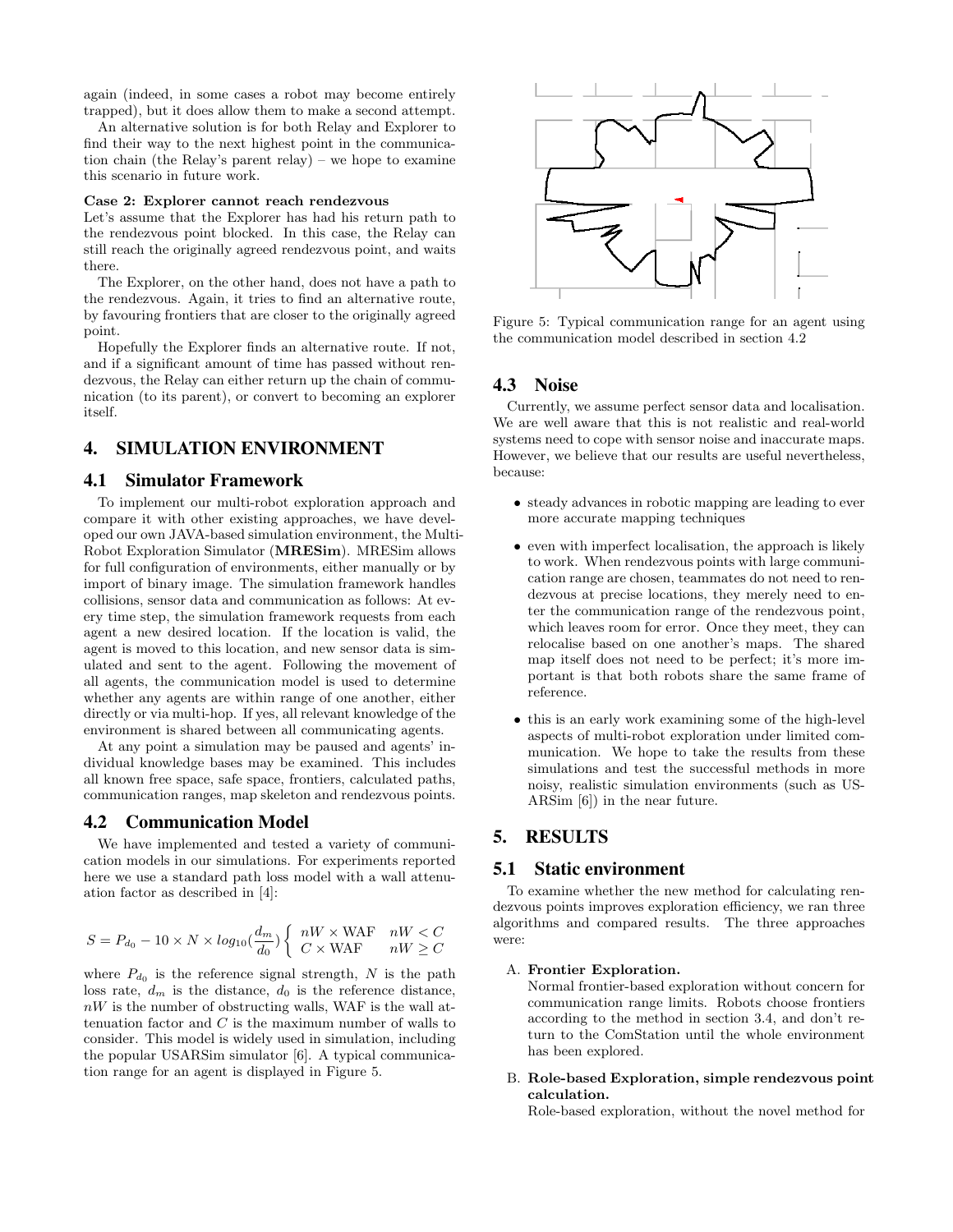rendezvous calculation. Explorers choose their current location as subsequent rendezvous points.

C. Role-based Exploration, advanced rendezvous point calculation.

Role-based exploration, using the method for rendezvous calculation detailed in section 3.5.

We compared these three approaches in office-like, open, and cluttered environments. We use two performance metrics to compare the methods:

- 1. Total area explored. We use the union of the area explored by each robot.
- 2. Total knowledge of the environment at the command centre. Since the goal is to return all information to human responders at the point of entry in a searchand-rescue scenario (and since known information that doesn't reach human responders is useless), this metric is of particular interest.

The full details of these experiments for runs involving a team of four robots (two explorers, two relays) are presented in Figure 6. Frontier exploration leads to faster coverage of the environment in both office-like and cluttered environments. However, this advantage is not noticeable at the command centre – it is clear that both role-based approaches are significantly better at relaying new information back to the command centre in all three types of environments.

The novel rendezvous point calculation method proposed in this paper leads to significantly more efficient exploration than the previous rendezvous point calculation – the percent knowledge gain is outlined in Table 2.

| Environment type | $\%$ gain |
|------------------|-----------|
| Office-like      | 9.43      |
| Open             | 9.64      |
| Cluttered        | 112       |

Table 2: Overview of improvement of novel rendezvous point calculation over previous method, in terms of percentage of exploration known at the command centre. More extensive experimental results are presented in Figure 6.

### 5.2 Dynamic environment

To examine our proposed solution to problems of dynamic environments, we spontaneously let obstacles and walls appear in our testing environments. An example of a 'Case 1' situation (Relay cannot reach rendezvous) is presented in Figure 7.

In this case the Relay reverted to the junction point as expected from Algorithm 2. Beta could predict Alpha's choice and pursued frontiers close to the new rendezvous point. In all of our initial experiments, teammates were able to find one another again after being blocked off. We hope to examine these ideas in more detail in future work.

#### 6. DISCUSSION AND FUTURE WORK

While results presented here are preliminary, the rolebased approach and rendezvous point selection methods presented here show promise regarding future robotic applications such as robotic search-and-rescue.

The novel rendezvous point selection method means that role-based exploration almost matches frontier-based exploration in terms of speed of exploration, while significantly outperforming it in terms of returning knowledge to a central location. Most of today's multi-robot exploration approaches keep team members within range of one another, but for severely communication limited environments, other methods such as these will be crucial.

As robots are likely to be used for exploration of larger and larger areas, methods need to scale up in terms of memory requirements and computation time. The rendezvous selection process presented here is easy to implement and fast, and we believe that it could be applied to multi-level maps as well.

However, much work remains to be done: the noise and localisation assumptions must be relaxed, and more realistic simulations conducted. Experiments need to be conducted with larger numbers of robots. There are numerous potential extensions to the role-based approach, such as the development of dynamic hierarchies or the deployment of RFID tags or motes to aid in the exploration process. We are also interested in the fusion of aerial data (e.g. overhead cameras) and ground data (e.g. rangefinders), and the use of aerial robots to create a communication infrastructure for ground robots. We hope to apply some of the ideas presented here to such scenarios in the future.

# 7. CONCLUSIONS

For many robotic applications, information about an environment must be gathered by a team of robots and returned to a central location. In robotic search-and-rescue, this corresponds to the human responders' point of entry. Using a team of robots for such a task brings up problems of team coordination, knowledge sharing, and communication. Particularly in search-and-rescue scenarios, communication can be severely limited and robust strategies must be devised that take this into account.

We have proposed Role-based Exploration, in which robots either explore the deep reaches of the environment, or ferry information from explorers up the communication chain to the central command centre. While purely frontier based methods cover an environment faster, role-based approaches allow for information to reach human responders more quickly and more often.

Explorers and relays must rendezvous to exchange information and the selection of rendezvous points turns out to have a significant effect on the exploration effort. We propose a method from digital image processing, thinning, to skeletonize the map. This skeleton can be used to find an even distribution of possible rendezvous points, including those found at junctions. By careful selection of rendezvous points (close to future exploration areas), exploration becomes significantly more efficient. These rendezvous points can be used for replanning when unexpected changes in the environment occur. This could be of great use in dynamic environments such as those encountered in searchand-rescue scenarios.

While role-based exploration is in an early stage, we believe that certain applications will require explicitly planning for autonomous exploration beyond communication range limits. We hope the ideas presented here are an early step in that direction, and may be used on their own or as extensions of existing approaches in the near future.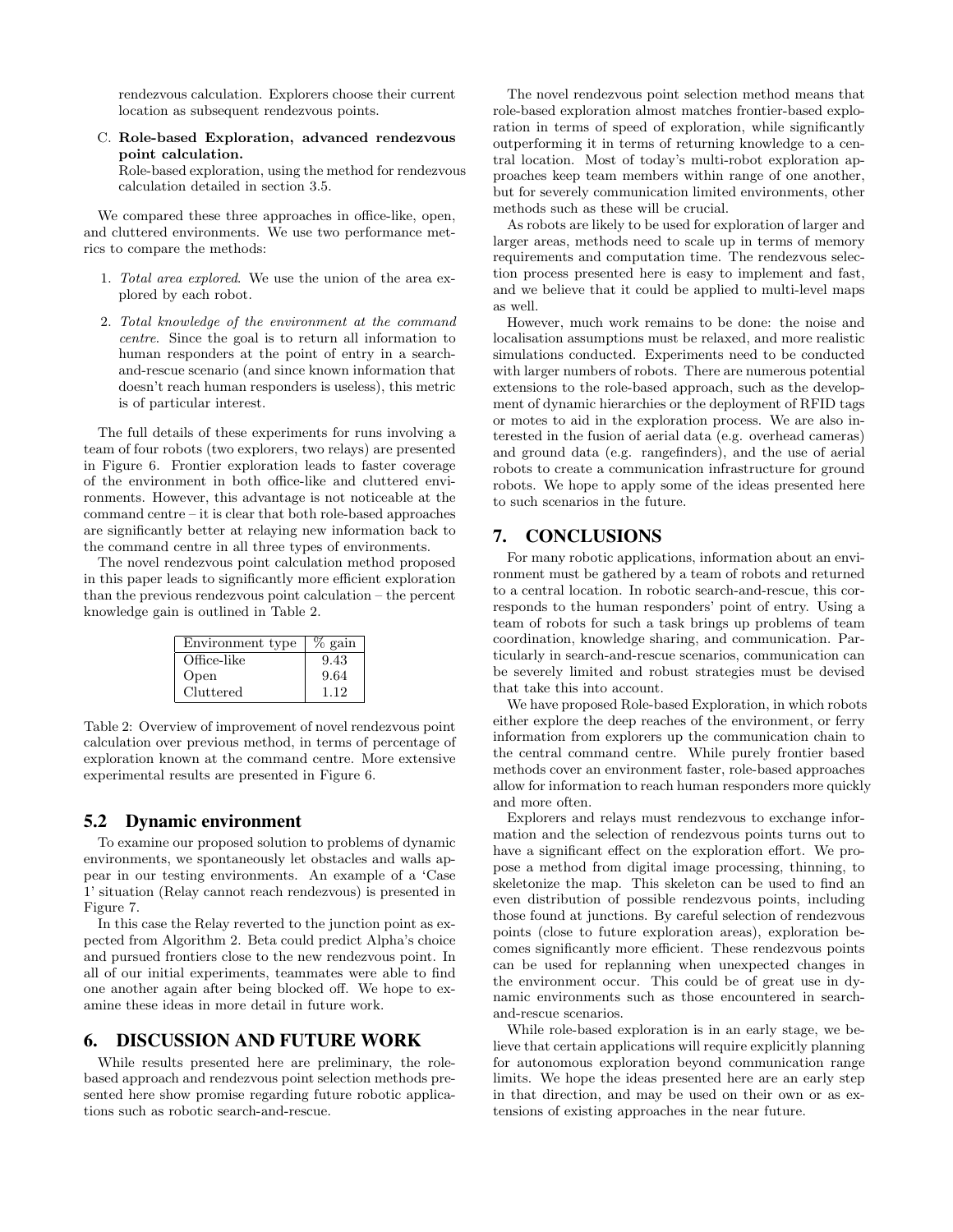## 8. REFERENCES

- [1] S. Alpern. The rendezvous search problem. SIAM J. Control Optim., 33(3):673–683, 1995.
- [2] H. Ando, Y. Oasa, I. Suzuki, and M. Yamashita. Distributed memoryless point convergence algorithm for mobile robots with limited visibility. Robotics and Automation, IEEE Transactions on, 15(5):818–828, Oct 1999.
- [3] R. Arkin and J. Diaz. Line-of-sight constrained exploration for reactive multiagent robotic teams. Advanced Motion Control, 2002. 7th International Workshop on, pages 455–461, 2002.
- [4] P. Bahl and V. N. Padmanabhan. Radar: an in-building rf-based user location and tracking system. IEEE Infocom 2000, Tel-Aviv, Israel, 2:775–784, March 2000.
- [5] W. Burgard, M. Moors, C. Stachniss, and F. Schneider. Coordinated multi-robot exploration. IEEE Transactions on Robotics, 21(3):376 – 378, 2005.
- [6] S. Carpin, M. Lewis, J. Wang, S. Balakirsky, and C. Scrapper. Usarsim: a robot simulator for research and education. In Robotics and Automation, 2007 IEEE International Conference on, pages 1400–1405, April 2007.
- [7] J. de Hoog, S. Cameron, and A. Visser. Role-based autonomous multi-robot exploration. In International Conference on Advanced Cognitive Technologies and Applications (COGNITIVE), November 2009.
- [8] M. B. Dias and A. T. Stentz. A free market architecture for distributed control of a multirobot system. In 6th International Conference on Intelligent Autonomous Systems (IAS-6), pages 115–122, July 2000.
- [9] D. Fox, W. Burgard, H. Kruppa, and S. Thrun. A probabilistic approach to collaborative multi-robot localization. Autonomous Robots, 2000.
- [10] D. Fox, J. Ko, K. Konolige, B. Limketkai, D. Schulz, and B. Stewart. Distributed multirobot exploration and mapping. Proceedings of the IEEE, 94(7):1325–1339, July 2006.
- [11] C. Hilditch. Linear skeletons from square cupboards. Machine Intelligence, 4:403–420, 1969.
- [12] A. Howard, M. Mataric, and G. Sukhatme. An incremental deployment algorithm for mobile robot teams. Intelligent Robots and System, 2002. IEEE/RSJ International Conference on, 3:2849–2854 vol.3, 2002.
- [13] J. Ko, B. Stewart, D. Fox, K. Konolige, and B. Limketkai. A practical, decision-theoretic approach to multi-robot mapping and exploration. In Intelligent Robots and Systems, 2003. (IROS 2003). Proceedings. 2003 IEEE/RSJ International Conference on, volume 4, pages 3232–3238 vol.3, Oct. 2003.
- [14] L. Lam, S. Lee, and C. Suen. Thinning methodologies: A comprehensive survey. 14(9):869–885, September 1992.
- [15] J. Lin, A. S. Morse, and B. D. O. Anderson. The multi-agent rendezvous problem. part 1: The synchronous case. SIAM J. Control Optim., 46(6):2096–2119, 2007.
- [16] A. Mosteo, L. Montano, and M. Lagoudakis. Multi-robot routing under limited communication

range. Robotics and Automation, 2008. ICRA 2008. IEEE International Conference on, pages 1531–1536, May 2008.

- [17] M. Powers and T. Balch. Value-based communication preservation for mobile robots. In 7th International Symposium on Distributed Autonomous Robotic Systems, 2004.
- [18] M. N. Rooker and A. Birk. Multi-robot exploration under the constraints of wireless networking. Control Engineering Practice, 15(4):435–445, 2007.
- [19] N. Roy and G. Dudek. Collaborative robot exploration and rendezvous: Algorithms, performance bounds and observations. Journal of Autonomous Robots,  $11(2):117 - 136$ , 2001.
- [20] B. Santos Pimentel and M. Fernando Montenegro Campos. Multi-robot exploration with limited-range communication. In Anais do XIV Congresso Brasileiro de Automática (CBA'02), 2002.
- [21] W. Sheng, Q. Yang, J. Tan, and N. Xi. Distributed multi-robot coordination in area exploration. Robot. Auton. Syst.,  $54(12):945 - 955$ , 2006.
- [22] R. G. Simmons, D. Apfelbaum, W. Burgard, D. Fox, M. Moors, S. Thrun, and H. L. S. Younes. Coordination for multi-robot exploration and mapping. In Proceedings of the Seventeenth National Conference on Artificial Intelligence and Twelfth Conference on Innovative Applications of Artificial Intelligence, pages 852–858. AAAI Press / The MIT Press, 2000.
- [23] J. Vazquez and C. Malcolm. Distributed multirobot exploration maintaining a mobile network. Intelligent Systems, 2004. Proceedings. 2004 2nd International IEEE Conference, 3:113–118 Vol.3, June 2004.
- [24] A. Visser and B. Slamet. Including communication success in the estimation of information gain for multi-robot exploration. Modeling and Optimization in Mobile, Ad Hoc, and Wireless Networks and Workshops, 2008. WiOPT 2008. 6th International Symposium on, pages 680–687, April 2008.
- [25] A. Visser and B. A. Slamet. Balancing the Information Gain Against the Movement Cost for Multi-robot Frontier Exploration. In European Robotics Symposium 2008, Springer Tracts in Advanced Robotics, pages 43–52. Springer-Verlag, February 2008.
- [26] K. Wurm, C. Stachniss, and W. Burgard. Coordinated multi-robot exploration using a segmentation of the environment. In Intelligent Robots and Systems, 2008. IROS 2008. IEEE/RSJ International Conference on, pages 1160–1165, Sept. 2008.
- [27] B. Yamauchi. Frontier-based exploration using multiple robots. In AGENTS '98: Proceedings of the second international conference on Autonomous agents, pages 47 – 53, New York, NY, USA, 1998. ACM.
- [28] R. Zlot, A. Stentz, M. Dias, and S. Thayer. Multi-robot exploration controlled by a market economy. Robotics and Automation, 2002. Proceedings. ICRA '02. IEEE International Conference on, 3:3016 – 3023, 2002.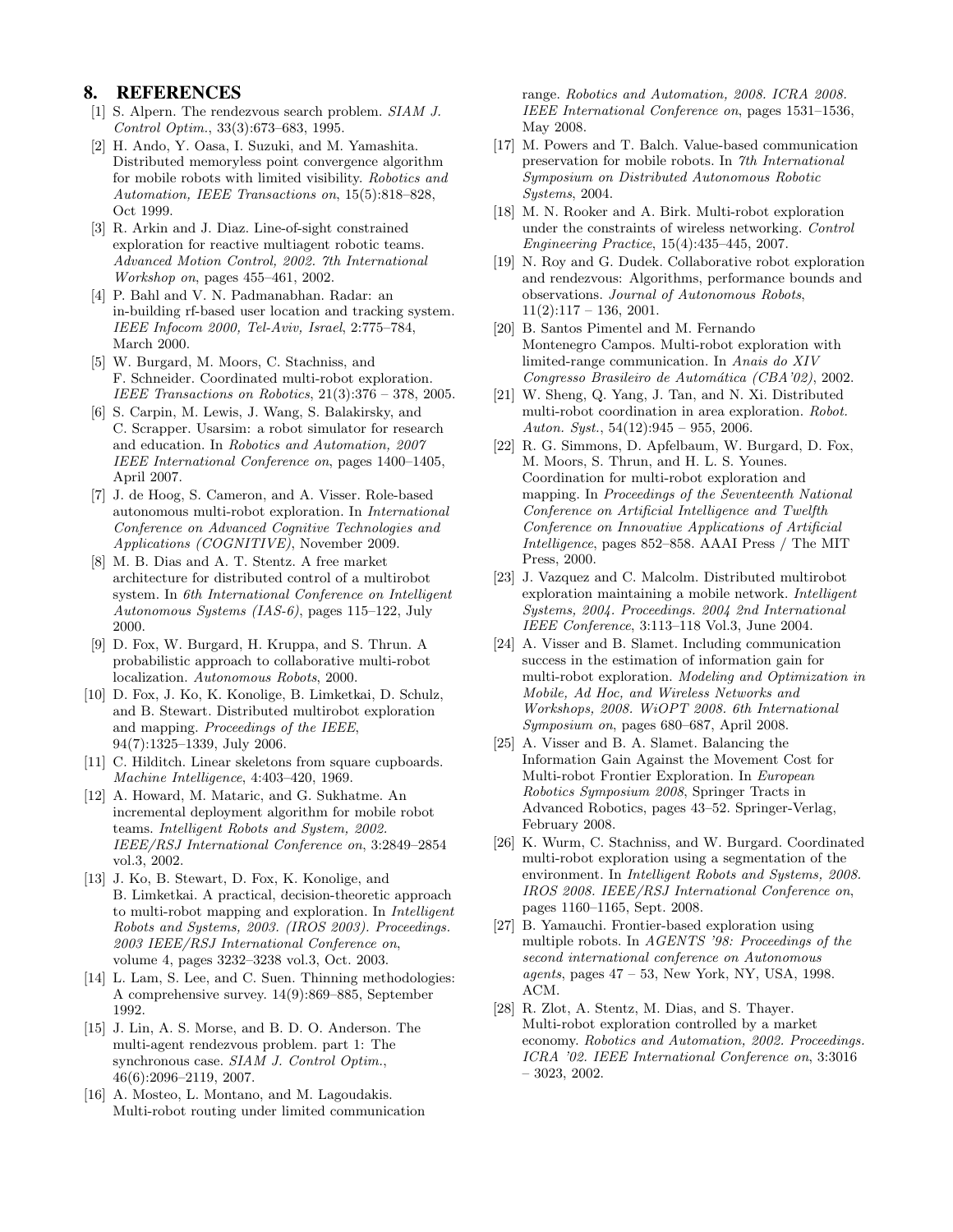

(a) Three environments used for testing: office-like, open, and cluttered



(b) Results in an office-like environment: % of environment explored (left) and % known at command centre (right)



(c) Results in an open environment: % of environment explored (left) and % known at command centre (right)



(d) Results in a cluttered environment: % of environment explored (left) and % known at command centre (right) Figure 6: Evaluation of performance metrics after running algorithms A, B and C in 3 different types of environments